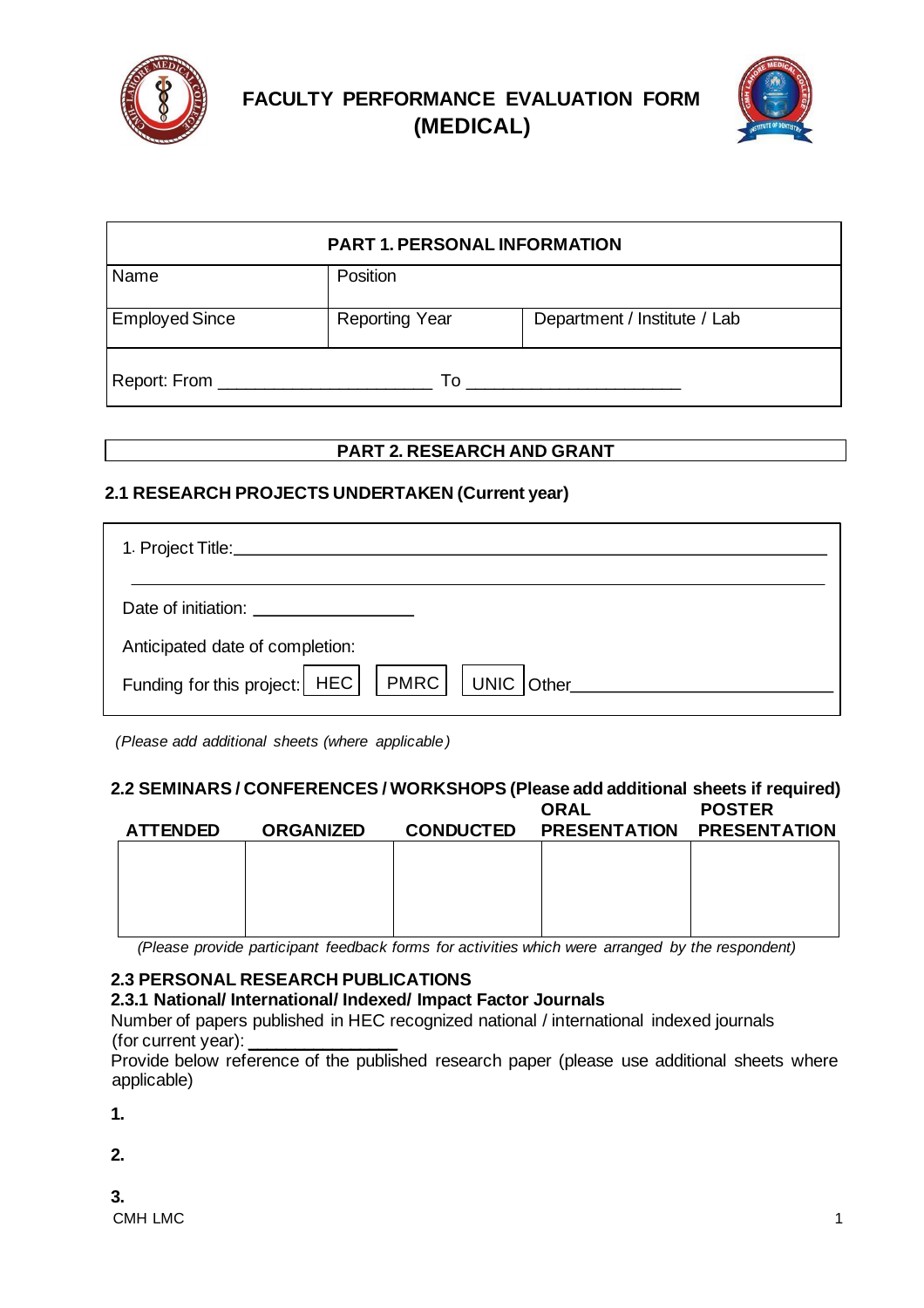## **2.4 BOOKS WRITTEN (Current year)**

Provide reference of book/s, chapter/s of books, monograph/s or any other formal scientific activity:

**1.** 

**2.** 

# **PART 3. TEACHING**

# **3.1 TEACHING LOAD**

1 Semester = 15 Weeks

1 Credit Hour (#Teaching) = 1 Lecture/week/semester = 15 contact hours

1 Credit Hour (\*Practical) = 3 Hours/week/semester = 45 contact hours

#Teaching = Online / Classroom lectures

\*Practical = Lab / Field / Clinical / Research Work / Assessment Preparation / Validation of Items / Curriculum Activities / Faculty Development Workshops

## **1. #Teaching**:

### **2. \*Practical:**

*Please add additional sheets (where applicable)*

#### **3.2 SUPERVISION OF RESEARCH**

#### **Number of Students/Research Projects under supervision**

| SR. NO NAME OF STUDENT   LOCAL   INTERNATIONAL   REFERENCE |  |  |
|------------------------------------------------------------|--|--|
|                                                            |  |  |
|                                                            |  |  |
|                                                            |  |  |

\_\_\_\_\_\_\_\_\_\_\_\_\_\_\_\_\_ \_\_\_\_\_\_\_\_\_\_\_\_\_\_\_\_\_\_\_\_\_\_

#### **3.3 CURRICULUM RELATED**

New programs developed within field of interest:

1.

2.

3.

**3.4** Number of MCQ's developed: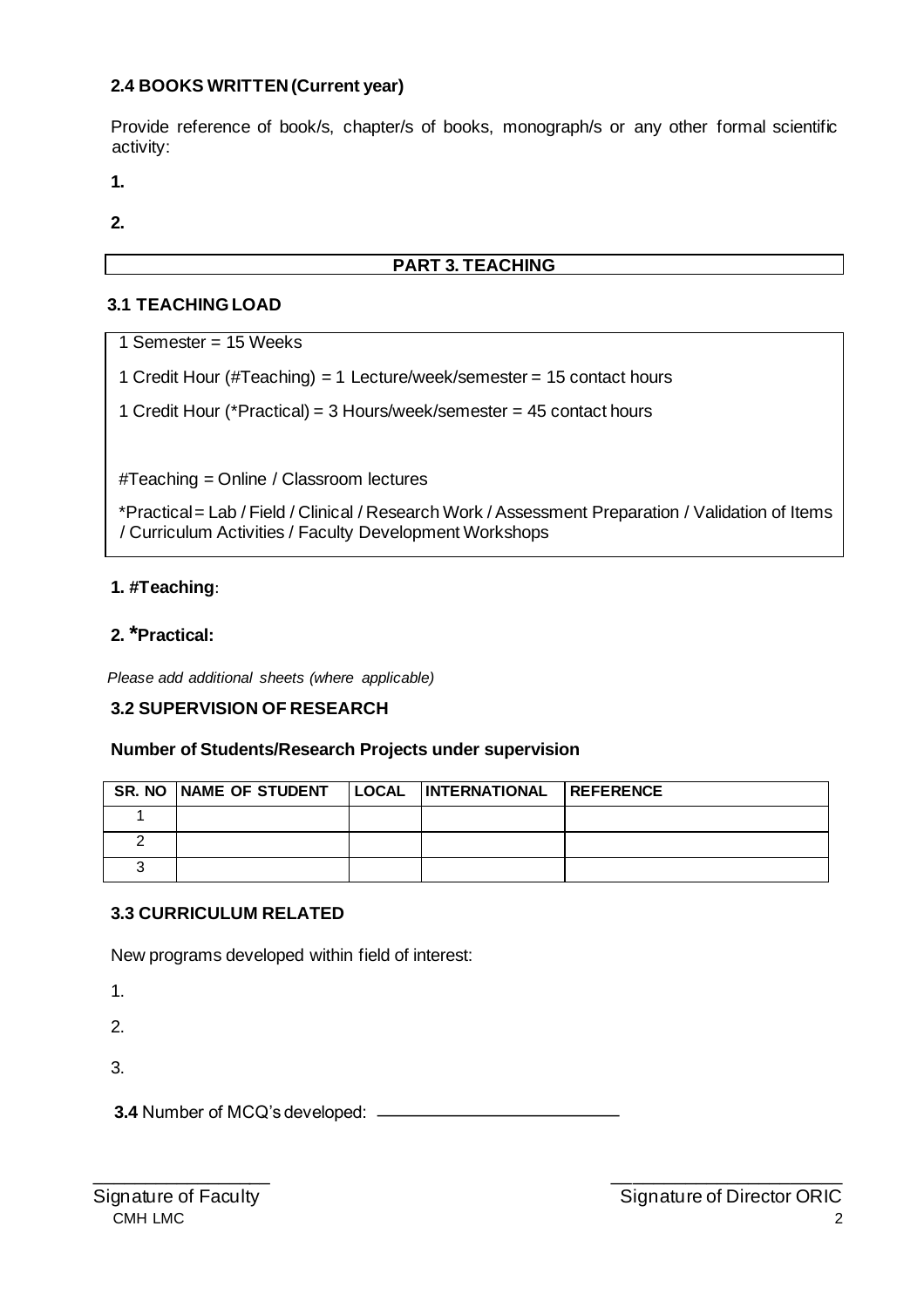| <b>PART 4. GENERAL EVALUATION</b>                                                                                                                                                                                                                   |                    |               |              |                          |                   |       |
|-----------------------------------------------------------------------------------------------------------------------------------------------------------------------------------------------------------------------------------------------------|--------------------|---------------|--------------|--------------------------|-------------------|-------|
| Outstanding<br>$90 - 100$<br>Above average 80 - 89.9<br>High average 70 - 79-9<br>Average<br>$60 - 69.9$<br><b>Performance Factors:</b>                                                                                                             | $(7.14)$ Excellent | (6)Proficient | Φ<br>Average | (3) Needs<br>Improvement | 0) Unsatisfactory | Total |
| Maximum points for each trait is 7.14                                                                                                                                                                                                               |                    |               |              |                          |                   |       |
| Job Knowledge / Skills To what extent does the employee maintain a<br>1)<br>satisfactory level of job knowledge and job skills?                                                                                                                     |                    |               |              |                          |                   |       |
| 2) Quality of Work To what extent does the employee's work meet the required<br>quality standards, i.e., accuracy, neatness and thoroughness?                                                                                                       |                    |               |              |                          |                   |       |
| 3) Productivity To what extent does the employee accomplish the quantity of<br>work expected of the job assigned and use time and resources appropriately?                                                                                          |                    |               |              |                          |                   |       |
| Class Control To what extent does the employee has control on class?<br>4)                                                                                                                                                                          |                    |               |              |                          |                   |       |
| 5) Reliability To what extent does the employee perform work consistently<br>without close supervision or assistance?                                                                                                                               |                    |               |              |                          |                   |       |
| 6) Adaptability To what extent does the employee readily adapt to new<br>situations and changes in routines, work load, and work assignments?                                                                                                       |                    |               |              |                          |                   |       |
| 7) Initiative To what extent do the employee present new ideas, improve<br>procedures or otherwise demonstrate an awareness of clerical or technical<br>changes related to the job, and take appropriate action without instruction or<br>urging?   |                    |               |              |                          |                   |       |
| 8) Attendance To what extent does the employee maintain satisfactory<br>attendance in regard to tardiness, early departures, absences, and working<br>assigned schedule?                                                                            |                    |               |              |                          |                   |       |
| 9) Relations with others To what extent does the employee establish effective<br>working relationships when dealing with others (supervisors, co-workers,<br>patients, the public, etc.) and promote the effectiveness of other employees?          |                    |               |              |                          |                   |       |
| 10) Adhere to Policies and Procedures To what extent does the employee<br>follow College specific policies and procedures (i.e., safety, dress policy,<br>professionalism and administrative policies and procedures)?                              |                    |               |              |                          |                   |       |
| 11) Planning and Analytical Ability To what extent does the employee<br>demonstrate the skills to analyze, solve problems and prioritize?                                                                                                           |                    |               |              |                          |                   |       |
| 12) Managerial Skills To what extent does the employee effectively work well<br>with and through others to complete assignments in a timely and productive<br>manner demonstrating a commitment to customer service?                                |                    |               |              |                          |                   |       |
| 13) Communication Skills To what extent can the employee effectively express<br>himself/herself orally and in writing including correspondence, reports, and<br>presentations at conferences, seminars, workshops, etc., as required by the<br>job? |                    |               |              |                          |                   |       |
| 14) Lecture Preparation How does employee prepare lecture? Does he/she<br>properly prepare slides or notes to deliver lecture in class and have full<br>command over the topic?                                                                     |                    |               |              |                          |                   |       |
| <b>Total</b>                                                                                                                                                                                                                                        |                    |               |              |                          |                   |       |

**1. Personality:** How is the incumbent in person?

**2. Communication skills:** How are the incumbent's interpersonal and communication skills?

**3. Organizational skills**: How well organized is the incumbent, especially in terms of punctuality in submitting assignments, department-level research project reports and student-related project reports?